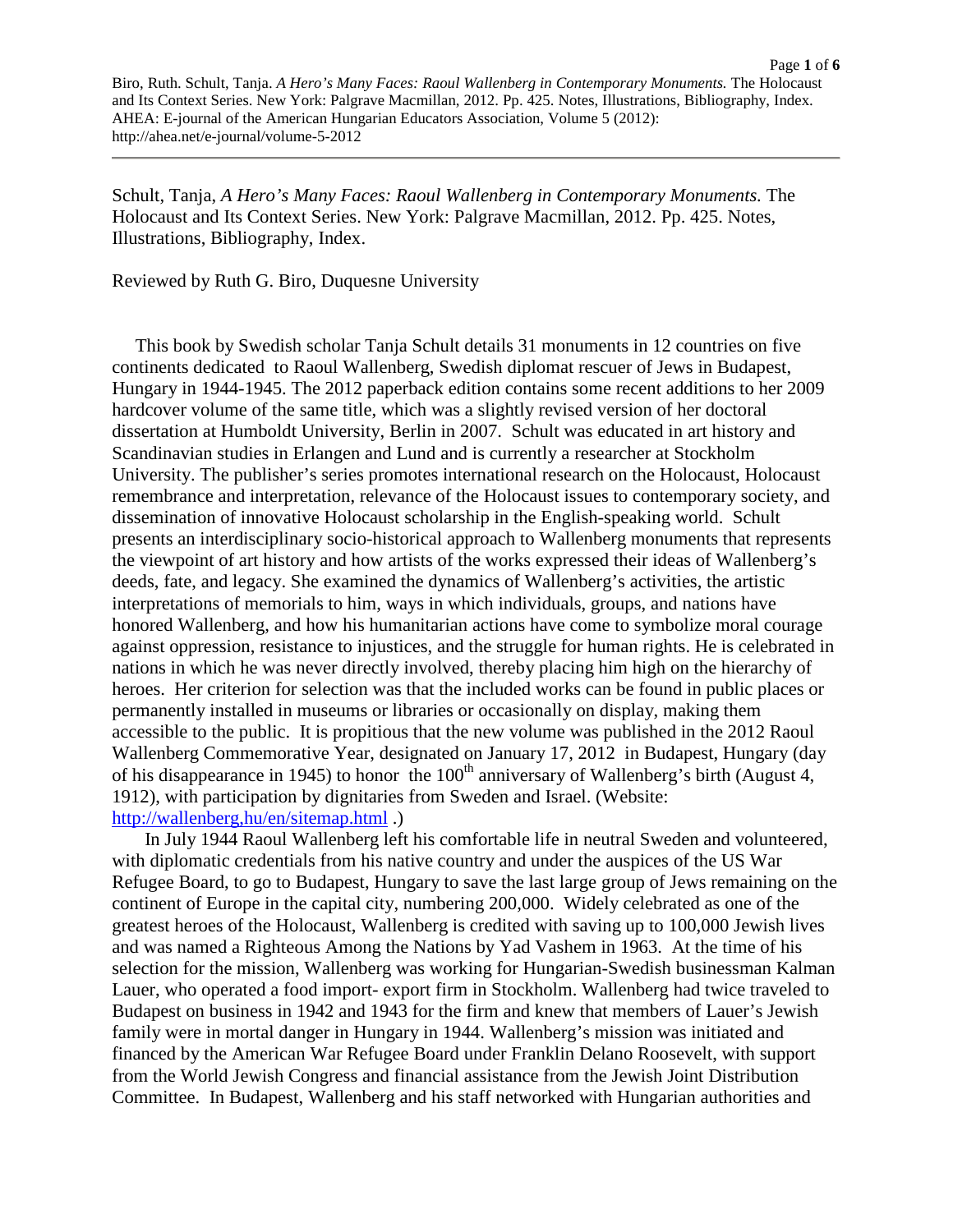other contacts he was provided to accomplish the rescue mission. Wallenberg issued protective passes decorated with Swedish elements and flew Swedish flags over safe houses he organized. In bold and courageous actions, he rescued Jews from trains in Budapest and traveled to the Hungarian border where he provided food and medicine to Jews on forced marches to the border at Hegyeshalom. He was arrested on January 17, 1945 by the Soviets when they occupied Budapest. Wallenberg and his driver Vilmos Langfelder were taken into custody and told they were to meet Marshal Malinovsky in Debrecen. Wallenberg and his driver were never again seen in the West. Although the facts of Wallenberg's ultimate fate may never be known conclusively despite the Swedish-Russian Working Group established in 1991 to investigate Wallenberg's fate, it is alleged he died in Lubianka Prison in Moscow in 1947 under mysterious circumstances.

 Following an introduction to the state of research on Wallenberg and the personal monument genre, Schult explains her methodology, terms, and syntax of the Wallenberg monument study. In Part I Schult categorizes the monuments by hero concept themes. Part II contains depictions of the monuments and a detailed discussion of their artistic elements. In Part III the author notes challenges relating to the study and offers comparisons of various monuments. Schult concludes with a segment on the universal values Wallenberg represents for democratic societies and how the Wallenberg narrative, extending beyond national borders, has assisted in promoting Holocaust remembrance and establishing a global memory of the Holocaust.

 The Schult book includes a catalog of 60 pages, describing in chronological order the 31 monuments, the first created in Hungary in 1949 and the latest in Sweden in 2007. The United States has the most monuments dedicated to Wallenberg, numbering nine, attributed to the fact that the USA had the most influence on bringing Wallenberg's memory to international attention. Wallenberg was made an honorary US citizen in 1981, a distinction initiated by Tom Lantos, a teenage courier for Wallenberg in Hungary in 1944 and the only US Congressman who was a Holocaust survivor. The first monument installed in the United States was in 1983 by James Stoval. His work entitled *Raoul! Where are You*? in Menlo Park, CA displays an inscription by Holocaust survivor and wife of Tom Lantos, Annette Lantos. The second Wallenberg monument is a bust sculpted by Lotte Stavinsky in 1983, which was installed in the New York Public Library in 1987 in response to the work of library president Vartan Gregorian and the Raoul Wallenberg Committee of the United States to acquire a collection of documents pertaining to Wallenberg for the library. In 1988 a third monument, entitled *Angel of Rescue* by Franco Assetto was dedicated in 1988 in Los Angeles at Raoul Wallenberg Square. When the square was named in 1986 survivor John Brooks, rescued by Wallenberg, proposed that a memorial be created at the site. In 1995 a bronze bust of Wallenberg became the fourth US monument to Wallenberg. Sculpted by Polish-born Israeli artist Miri Margolin in 1988, the bust was in dedicated in a grand ceremony in the Great Rotunda of the US Capitol building. Installed fifty years after Wallenberg's disappearance, the pedestal plaque contains an inscription by Annette Lantos, which includes the lines: "Raoul Wallenberg's mission of mercy on behalf of the United States during World War II was unprecedented in the history of mankind. He was responsible for saving tens of thousands of lives during the Holocaust. A shining light in a dark and depraved world, he proved that one person with the courage to care can make a difference." The fifth monument is at the University of Michigan, where Wallenberg studied architecture in 1931- 1935. The monument by architecture professor Jon N. Rush entitled *Koszonom Raoul*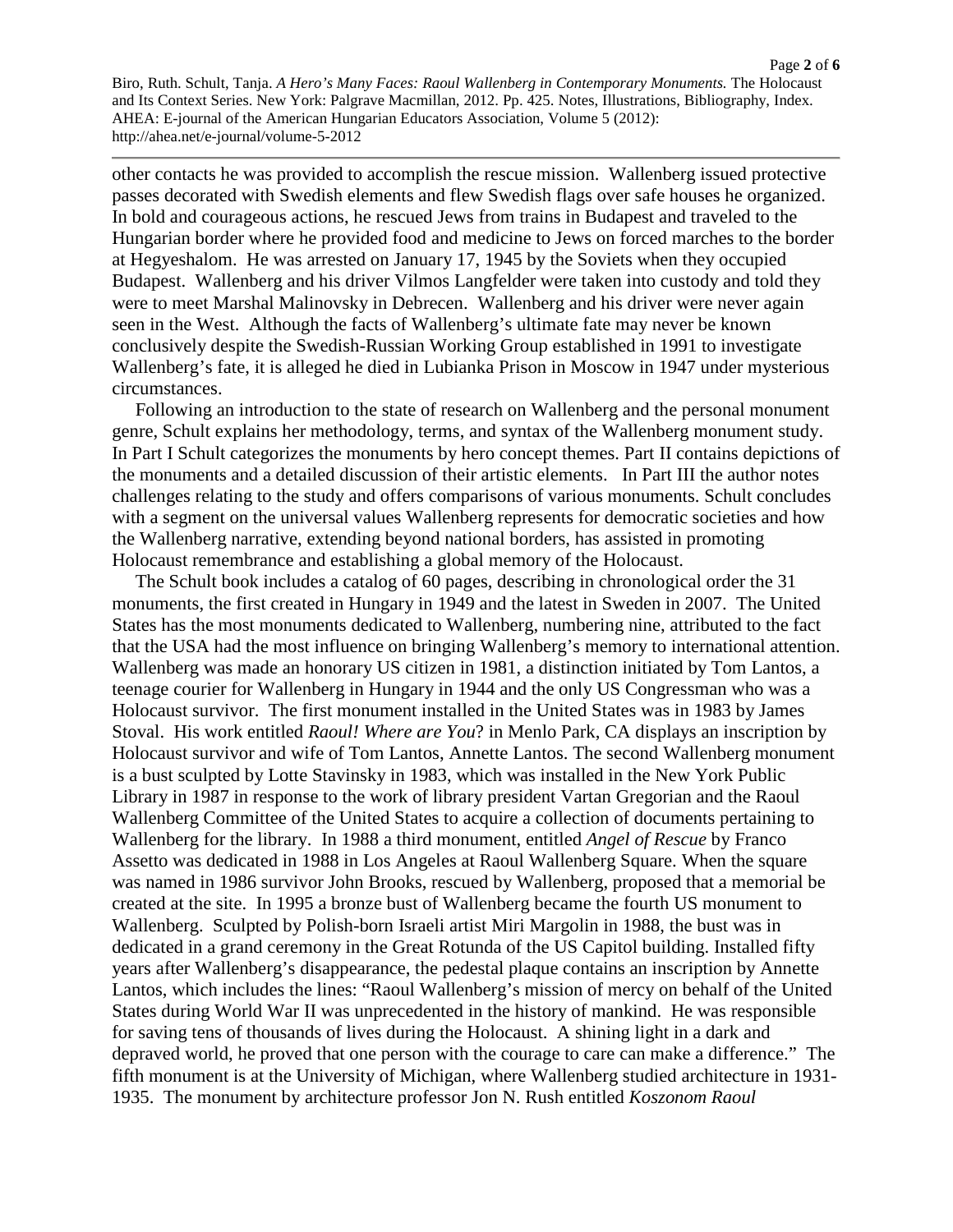*Wallenberg* stands outside the Art and Architecture Building. The art work was dedicated in 1995, 60 years after Wallenberg graduated at the top of his class from the university and 50 years after his disappearance from Hungary. A sixth monument to Wallenberg with the title *Courage and Compassion*, commissioned by the Wallenberg Foundation of New Jersey and created by Edward M. Adams, was inaugurated in 1998 in Smith Field Park in Parsippany, New Jersey. The sculpture memorializes Wallenberg as humanitarian and states that "Wallenberg is a guiding light for future generations and proof that One Person Can Make a Difference." The seventh monument to Wallenberg in the US entitled *Hope* was created in 1998 by Hungarian-born Soviet Gulag survivor and 1956 refugee to Sweden Gustav Kraitz and his Swedish wife Ulla Kraitz. It is installed on a traffic island at First Avenue and  $47<sup>th</sup>$  Street in New York City and stands adjacent to Raoul Wallenberg Walk and the United Nations Building. The five tall squared diabase Swedish columns, one capped by a brilliant blue ceramic globe, contain messages about the mission of Wallenberg. The second column reads: "Displaying great daring and ingenuity, Raoul Wallenberg saved the lives of countless Hungarian Jews by placing them under the protection of the Swedish government." The cobblestones underneath the monument are from the Budapest Central Ghetto and were donated by Budapest Mayor Gábor Demszky. A bronze attaché case stands on the stones representing a powerful symbol of Wallenberg's unfinished mission. An eighth monument to Wallenberg is the 2000 bronze relief by Joseph Wachtel entitled *Tribute to Raoul Wallenberg,* renamed *Hero Without a Grave* in 2006. Wachtel's wife's Hungarian mother possessed a Wallenberg Swedish pass in Budapest, but was deported and murdered at Auschwitz. Other members of her family were aided by gentiles and saved by Wallenberg passes during the war. The Wachtel sculpture travels to locales in Florida and accompanies the drama performances of *Honoring Raoul Wallenberg* by Pamela Hope Levin in community-based programs in the state. The ninth monument to Wallenberg is situated on the lawn of Augustana College in Rock Island IL. The sculpture *Freedom* (2000), by Transylvanianborn Canadian artist Károly Veress, stands outside the Denkmann Memorial Building housing the Scandinavian Institute and Swensen Swedish Immigration Research Center. Tours tell the story of Wallenberg and the sculpture.

 Schult identifies three monuments to Wallenberg in Hungary. In 2003 Wallenberg was named an honorary citizen of Budapest for his humanitarian actions there. The first monument described by Schult is the *Snake Killer* (1949) or the *Wallenberg Memorial Statue,* created in replica in 1999. These two works are listed together as the first item in the catalog. The original sculpture by Pál Pátzay was scheduled to be dedicated April, 11, 1949 but disappeared the night before the ceremony, hauled away by the Soviets. In 1953 the first 1949 sculpture, minus its pedestal, reappeared in front of the pharmaceutical factory in Debrecen, where it stands today representing man's fight against disease. In 1992 an inscription in Hungarian was added to the Pátzay sculpture in Debrecen, which reads in English translation: "In memoriam Raoul Wallenberg, Swedish Diplomat, who saved thousands of lives chased by Nazi murderers." Therefore, the statue now can be seen to symbolize man's victory over evil. The sculpture in Debrecen by Pátzay is not counted as a separate entity in Schult's study. (Other copies and replicas are mentioned in the catalog, but are not considered separate entries.) On the fiftieth anniversary of the disappearance of the first Wallenberg monument, a recreated replica of the sculpture was installed in 1999 under the patronage of Budapest Mayor Gábor Demszky at Szent István Park, District XIII at the site of the International Ghetto. Sculptor Patzay sheltered Jews in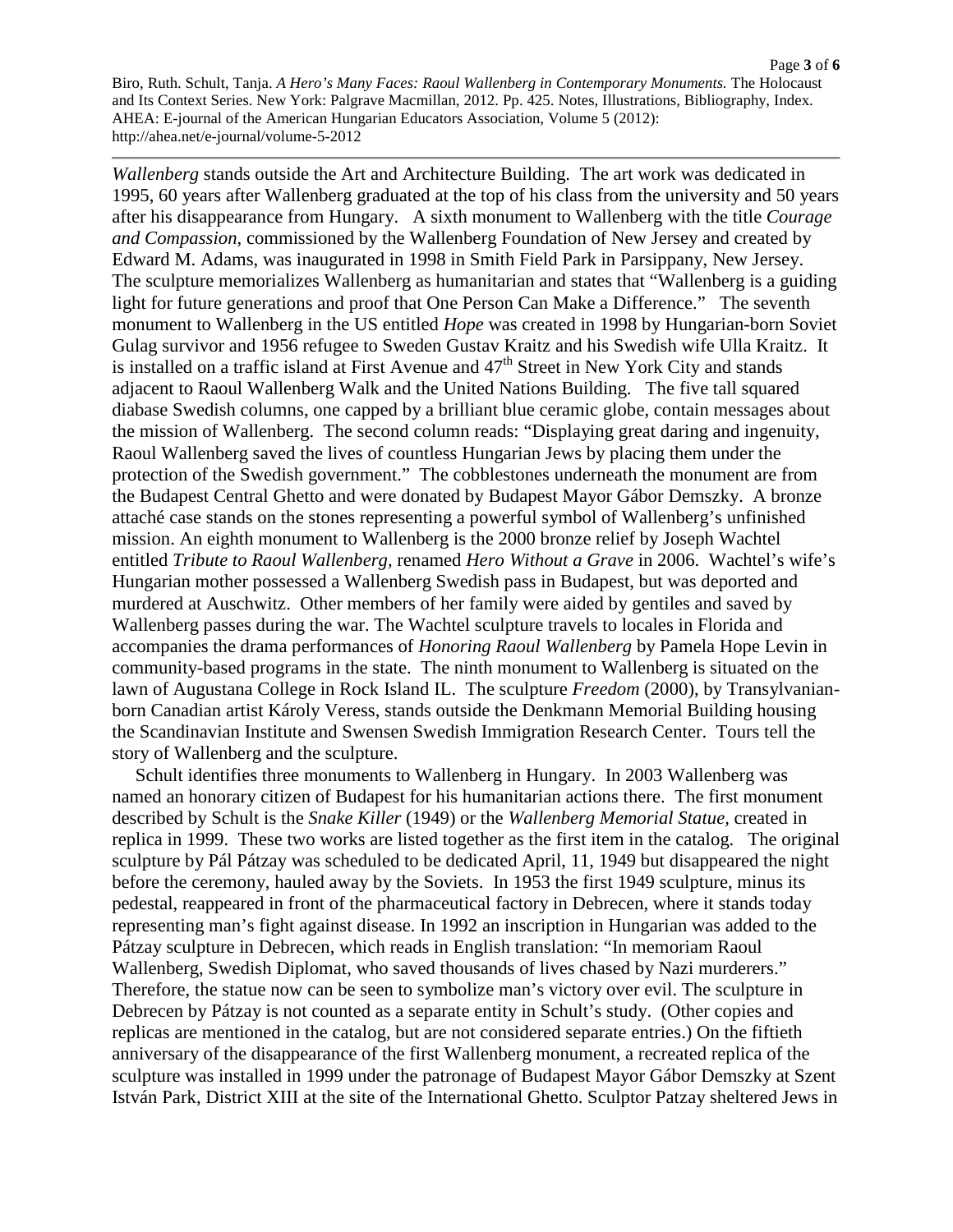Page **4** of **6** Biro, Ruth. Schult, Tanja. *A Hero's Many Faces: Raoul Wallenberg in Contemporary Monuments.* The Holocaust and Its Context Series. New York: Palgrave Macmillan, 2012. Pp. 425. Notes, Illustrations, Bibliography, Index. AHEA: E-journal of the American Hungarian Educators Association, Volume 5 (2012): http://ahea.net/e-journal/volume-5-2012

District X in Budapest and was designated a Righteous among the Nations in 1998. Also in Budapest is Imre Varga's work entitled *The New Raoul Wallenberg Memorial* (1987), which features stone blocks and a bronze figure of Wallenberg. It is located in District II on Szilágyi Erzsébet fasor, on a grassy area in a verdant residential area. The back of the monument features the snake killer motif of Pátzay and a Latin quotation from Ovid, depicted on the cover of the Schult hardback and paperback book. Imre Varga, a student of Pátzay, initiated the idea of creating a monument to Wallenberg, which was largely financed by the American Ambassador to Hungary Nicolas M. Salgo. (A copy of the monument with some modifications was installed in Tel Aviv, Israel in 2002.) A third tribute to Wallenberg in Budapest is the 1996 sculpture by László Csiky, housed in the Holocaust Chamber of the Jewish Museum in the Dohány Street Synagogue. The bust depicts Wallenberg as a middle-aged man, and as such was a barely recognizable image to this reviewer since Raoul Wallenberg actually disappeared at age 32. Wallenberg is also remembered with a park at the Synagogue, which contains upright stone tablets with names of righteous gentiles honored in Hungary. Wallenberg's name is displayed prominently in bold gold lettering with the names of several other Righteous Gentiles on a flat stone tablet positioned in the ground with stones surrounding it. The Raoul Wallenberg Park apparently does not meet the criteria for monuments Schult has specified in her book since the monument naming Wallenberg with several other Righteous Gentiles is not a three-dimensional form, although the other tablets in the memorial grouping are.

 Other nations with multiple monuments to Wallenberg that Schult identified and described in the catalog are found in Sweden (six:1985, 1993, 1997,1999, 2001, 2007), Canada (three:1987, 1995, 1996), Australia (three:1985, 1986, 1992), Israel (two: 1986, 1991), and a modified copy of Varga's Budapest monument inaugurated in 2002 in Tel Aviv not recorded separately). One monument is listed as installed in other nations: in England (1997, with additional forms -- another model displayed in London and a copy in Argentina), Wales (1985), Chile (1999), Russia (2001), and Slovakia (2004). The first model of the English monument, differing somewhat from the Philip Jackson *Wallenberg Monument* (1997) at Marble Arch in London, was installed at the exit of the Holocaust exhibition at the Imperial War Museum. A slightly altered copy of the Jackson monument to Wallenberg with Spanish inscriptions was placed in a park in Buenos Aires, Argentina in 1998, but these two works are not counted as separate entities in the monument survey. A monument to Wallenberg not included in Schult's study that this reviewer visited in Israel in 1998 is located on the left hand side of the entrance/exit to Yad Vashem. The stone monument and esplanade dedicated to Wallenberg as a Righteous Gentile sits at the edge of the Jerusalem Forest and was dedicated to Wallenberg by Hungarian Jews residing in Sweden with the planting of 10,000 trees. For some reason this threedimensional monument was excluded from Schult's listing. (See picture of this monument on website [http://jerusalem.110mb.com/jf/sweden/raoul-wallenberg-memorial-jerusalem-forest-19-](http://jerusalem.110mb.com/jf/sweden/raoul-wallenberg-memorial-jerusalem-forest-19-05-2003-1.jpg)  $05 - 2003 - 1$ .jpg.)

 A bibliography of archival sources, newspapers and journals, films and electronic media, primary source interviews, and literature with entries in English, Swedish, and German and a few in Hungarian is provided by Schult. Seven citations to works by Swedish scholar Paul A. Levine are listed, including his new book *Raoul Wallenberg in Budapest: Myth, History, and Holocaust* (Edgeware: Vallentine and Mitchell, 2010). Books written by Wallenberg compatriots Per Anger and Lars Berg at the Swedish Legation in Budapest are also cited. Four books by Holocaust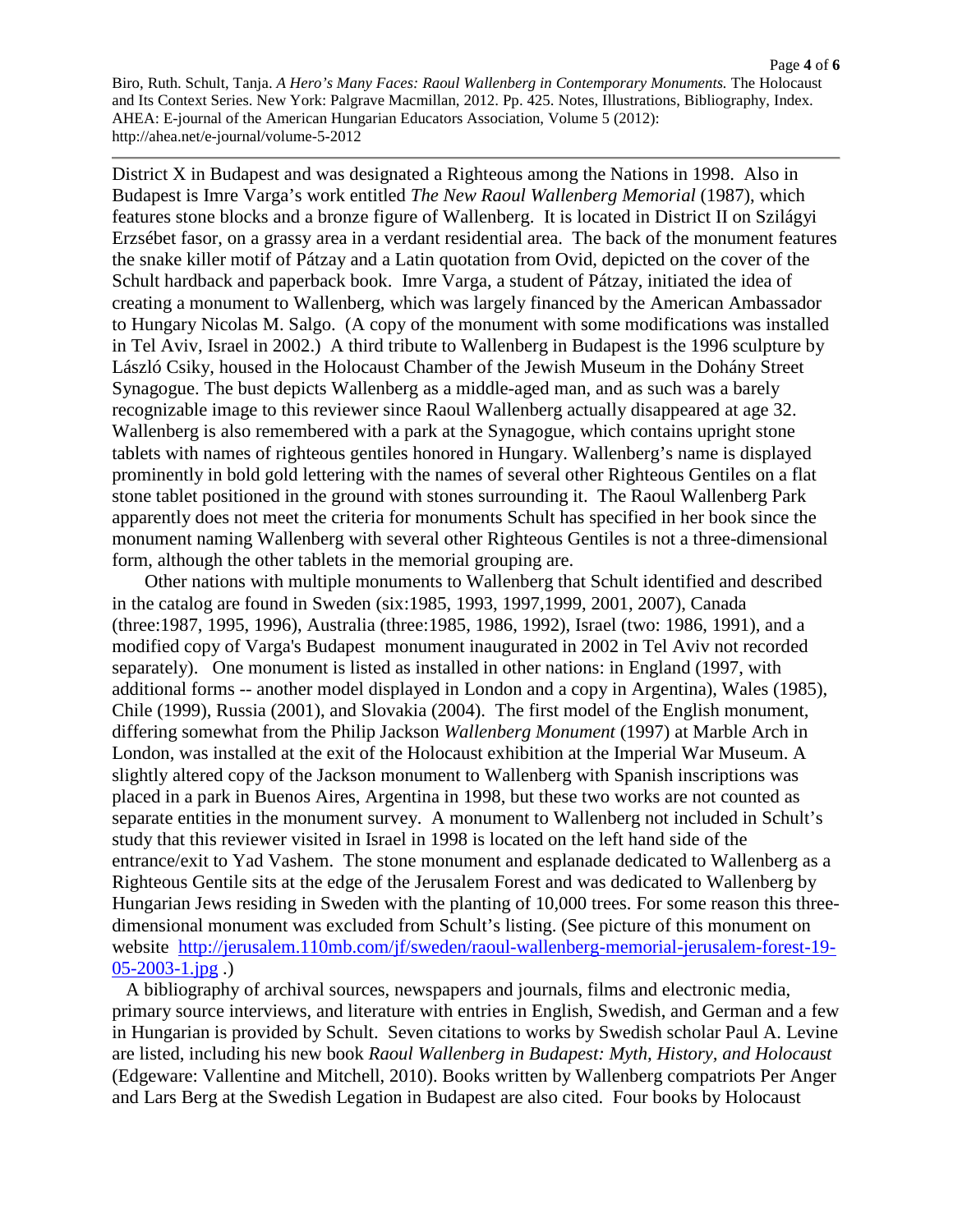Page **5** of **6** Biro, Ruth. Schult, Tanja. *A Hero's Many Faces: Raoul Wallenberg in Contemporary Monuments.* The Holocaust and Its Context Series. New York: Palgrave Macmillan, 2012. Pp. 425. Notes, Illustrations, Bibliography, Index. AHEA: E-journal of the American Hungarian Educators Association, Volume 5 (2012): http://ahea.net/e-journal/volume-5-2012

survivor Jenő Lévai include *Raoul Wallenberg: His Remarkable Life, Heroic Battles and the Secret of His Mysterious Disappearance,* Trans. by Frank Vajda (Melbourne: WhiteAnt Occasional Publishing, 1989) and others. An article by Gábor Murányi in Mária Ember's *Wallenberg Budapesten* (Budapest: Városhaáza, 2000) is included in the bibliography. The magisterial two-volume work by Hungarian-American historian Randolph L. Braham entitled *The Politics of Genocide: The Holocaust in Hungary* (New York: Columbia University Press, 1981) is cited, along with one of his annotated bibliographies on the Hungarian Holocaust entitled *The Hungarian Jewish Catastrophe* (Boulder CO: Social Science Monographs, 1984). Andrew Handler's *A Man for All Connections: Raoul Wallenberg and the Hungarian State Apparatus, 1944-45* (Westport, CT: Praeger, 1996) is also cited. Six citations by James E. Young address Holocaust memory and memorials. A curious omission in the footnotes and bibliography is Kati Marton, Hungarian -born former correspondent with ABC News and National Public Radio and noted journal author, who wrote three biographies, *Wallenberg* (New York: Random House, 1982), *Wallenberg: Missing Hero* (New York: Arcade Publishing, 1995) and The Centennial Edition *Wallenberg: The Incredible True Story of the Man Who Saved the Jews of Budapest* (New York: Arcade, 2011) which was released in anticipation of the Raoul Wallenberg Commemorative Year of 2012. The latest edition contains a new preface and is dedicated to the memory of Marton's maternal grandparents who perished in Auschwitz, for whom Raoul Wallenberg came too late. Schult conducted interviews with Nina Lagergren (Wallenberg's half-sister), Hungarian artist Imre Varga, British artist Philip Jackson, American artists Jon Rush, James Stoval, E. M. Adams, and Joseph Wachtel, many Swedish artists, and several others. She provides more than twenty-five Internet resources, including the Raoul Wallenberg Committees in the US and Sweden, additional organizations such as Raoul Wallenberg Academy for Young Leaders and Raoul Wallenberg International Movement for Humanity, and other pertinent topics. Schult's book contains a profusion of black and white illustrations designated as figures for the 31 monuments she describes. Eight plates of significant monuments in the USA, Hungary, Sweden, England, and Canada, are also included in the book in black and white images. In this reviewer's opinion, these plates should be enlarged and presented in color to show shades and hues that can be seen onsite in the original pieces.

 Schult's book is welcome contribution to scholarship on Wallenberg, making his 31 monument commemorations accessible to the general and academic reader in this 2012 paperback form. The in-depth study by Schult demonstrates the diverse perspectives of Wallenberg's legacy preserved in monumental art works in many nations. Her research pertaining to the universal hero aspects relating to the memory of Wallenberg should promote additional research on artistic, social, historical, and political remembrances and memorialization. Schult has provided insights into how social memory of the Holocaust can be facilitated by an analysis of Wallenberg monuments. Additional studies of Wallenberg commemorations have the potential to shed light on the collective memory evidenced through other venues as well. Schult notes several studies on Wallenberg of special interest: the documentary film "30 Monuments to Wallenberg," (Dir. Peter Meyer, Sweden, 2000), the unpublished master's thesis in Paris by Yann Ollivier ( Part I: La Mémoire de Wallenberg, 2001 and Part II Les Monuments dédiés à Raoul Wallenberg, 2002), and the book on the Gustav Kraitz monument in New York City by David Finn (Hope: a Monument to Raoul Wallenberg, published by Woodstock: Overlook Press, 2010). An article of relevance on honors accorded